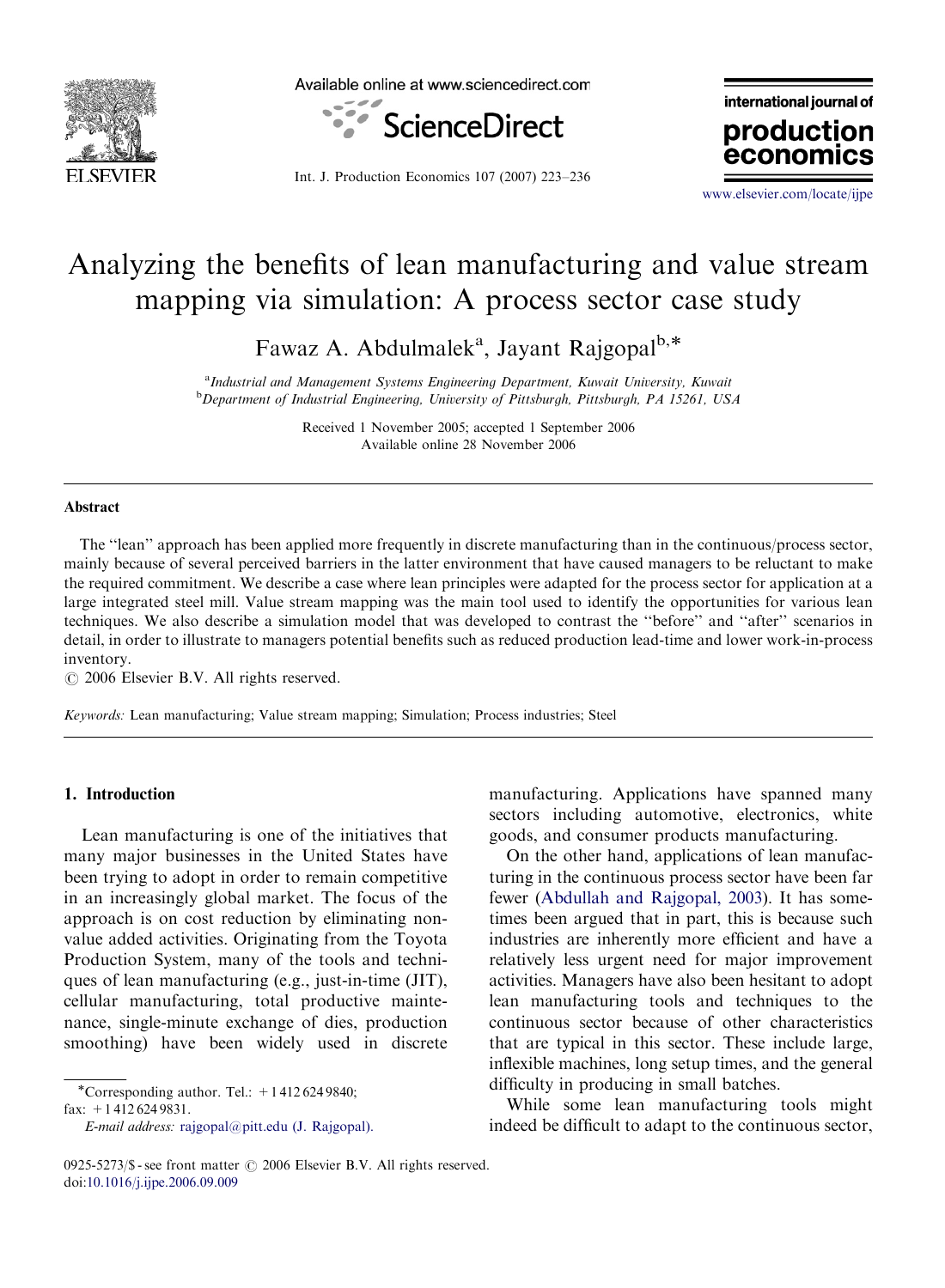this does not mean that the approach is completely inapplicable; for example, [Ahmad et al. \(2005\),](#page--1-0) [Melton \(2005\),](#page--1-0) [Radnor \(2000\)](#page--1-0), [Cook and Rogowski](#page--1-0) [\(1996\),](#page--1-0) and [Billesbach \(1994\)](#page--1-0). [Abdullah et al. \(2002\)](#page--1-0) and [Abdelmalek et al. \(2006\)](#page--1-0) examine aspects of continuous production that are amenable to lean techniques and present a classification scheme to guide lean implementation in this sector. The objective of this paper is to use a case-based approach to demonstrate how lean manufacturing tools when used appropriately, can help the process industry eliminate waste, maintain better inventory control, improve product quality, and obtain better overall financial and operational control. A large integrated steel mill is used to illustrate the approach followed. Since some of the information is confidential, the company is referred to as AB steel (or ABS) throughout this paper. In our approach, value stream mapping (VSM) is first used to map the current operating state for ABS. This map is used to identify sources of waste and to identify lean tools for reducing the waste. A future state map is then developed for the system with lean tools applied to it. Since the implementation of the recommendations is likely to be both expensive and time-consuming, we develop a simulation model for the managers at ABS in order to quantify the benefits gained from using lean tools and techniques.

### 2. Background

We begin by providing a brief overview of the principles used in this work, followed by some background information on the company where the work was conducted.

### 2.1. Overview of lean manufacturing and its tools

After World War II Japanese manufacturers were faced with vast shortages of material, financial, and human resources. These conditions resulted in the birth of the ''lean'' manufacturing concept ([Womack et al., 1990\)](#page--1-0). Kiichiro Toyoda, the president of Toyota Motor Company at the time, recognized that American automakers of that era were out-producing their Japanese counterparts by a factor of about ten. Early Japanese industrial leaders such as Toyoda, Shigeo Shingo, and Taiichi Ohno responded by devising a new, disciplined, process-oriented system, which is known today as the ''Toyota Production System,'' or ''Lean Manufacturing.'' The system focused on pinpointing the major sources of waste, and then using tools such as JIT, production smoothing, setup reduction and others to eliminate the waste. A very brief description of the most common lean tools is given below ([Monden, 1998; Feld, 2000; Nahmias,](#page--1-0) [2001](#page--1-0)); the interested reader is referred to one of the many books on lean manufacturing for more details:

- Cellular manufacturing: Organizes the entire process for a particular product or similar products into a group (or ''cell''), including all the necessary machines, equipment and operators. Resources within cells are arranged to easily facilitate all operations.
- Just-in-time (JIT): A system where a customer initiates demand, and the demand is then transmitted backward from the final assembly all the way to raw material, thus ''pulling'' all requirements just when they are required.
- Kanbans: A signaling system for implementing JIT production.
- Total preventive maintenance (TPM): Workers carry out regular equipment maintenance to detect any anomalies. The focus is changed from fixing breakdowns to preventing them. Since operators are the closest to the machines, they are included in maintenance and monitoring activities in order to prevent and provide warning of malfunctions.
- Setup time reduction: Continuously try to reduce the setup time on a machine.
- Total quality management (TQM): A system of continuous improvement employing participative management that is centered on the needs of customers. Key components are employee involvement and training, problem-solving teams, statistical methods, long-term goals, and recognition that inefficiencies are produced by the system, not people.
- 5S: Focuses on effective work place organization and standardized work procedures.

#### 2.2. Overview of VSM

A value stream is a collection of all actions (valueadded as well as non-value-added) that are required to bring a product (or a group of products that use the same resources) through the main flows, starting